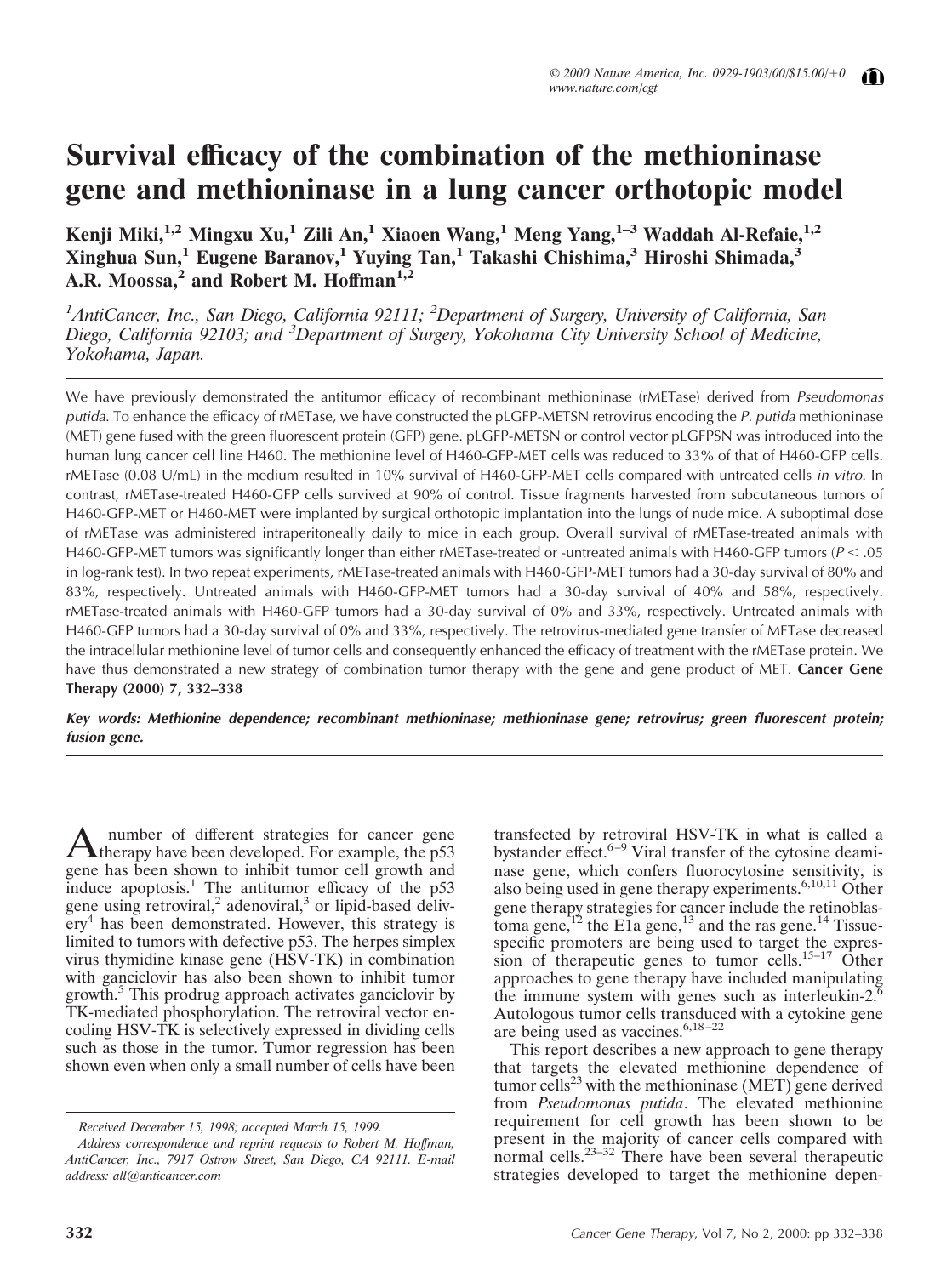

**Figure 1.** Schematic illustrations of the plasmids used in this study.

dence of tumor cells. Methionine starvation therapy using a methionine-free diet or total parenteral nutrition prolonged the survival time of tumor-bearing rodents<sup>33-35</sup> and high-stage gastric cancer patients.<sup>30</sup> The recombinant MET (rMETase) protein, cloned from *P. putida* and produced in *Escherichia coli*, has been demonstrated to have antitumor efficacy *in vitro* and *in vivo*. 32,37–39

We postulated that transfer of the MET gene into tumor cells should decrease the intracellular methionine level and result in an increase in methionine dependence.

## **MATERIALS AND METHODS**

## Cell lines and animals

The human non-small cell lung adenocarcinoma cell line H460 was maintained in RPMI 1640 with 10% fetal bovine sera (FBS), 100 U/mL penicillin, and 100  $\mu$ g/mL streptomycin. The NIH-3T3-based amphotropic retroviral packaging cell line PT67 was purchased from Clontech Laboratories (Palo Alto, Calif) and maintained in Dulbecco's modified Eagle's medium with 10% FBS, 100 U/mL penicillin, and 100  $\mu$ g/mL streptomycin.

Male and female athymic BALB/c nude mice between 4 and 6 weeks of age were used in this study. The animals were bred and maintained in a high-efficiency particulate air-filtered environment. Cages, food, and bedding were sterilized by autoclaving. The breeding pairs were obtained from Charles River Laboratories (Wilmington, Mass). The animal diets were obtained from Harlan Teklad (Madison, Wis). A total of 5.0% (vol/vol) ampicillin (Sigma, St. Louis, Mo) was added to the autoclaved drinking water. All animal studies were conducted in accordance with the principles and procedures outlined in the National Institutes of Health Guide for the Care and Use of Laboratory Animals under assurance number A3873-1.

#### Plasmid construction

We constructed pLGFP-METSN and pLGFPSN, which were both based on the pLXSN plasmid. Figure 1 represents the structure of both vectors. pLGFP-METSN was generated by inserting the GFP-MET gene, which is a fusion of the jellyfish Aequorea victoria green fluorescent protein (GFP)<sup>40</sup> with the MET gene derived from *P. putida*. <sup>37</sup> MET was amplified by polymerase chain reaction using the pAC-1 rMETase gene  $\frac{1}{2}$ clone<sup>37</sup> as a template and two oligonucleotide primers: 5'-CCGCTCGAGATGCACGGCTCCAACAAGCTCCCA-3' and 5'-CGCGGATCCTTAGGCACTCGCCTTGAGTGCCTG-3'.

The 1.2-kb MET DNA was ligated into the pGFPC-3 (Clontech) plasmid vector downstream of the GFP gene at the *Xho*I/*Bam*HI site. The resulting plasmid was digested by *Nhe*I, blunt-ended, and digested with *Bam*HI. The retroviral expres-

Cancer Gene Therapy, Vol 7, No 2, 2000

sion vector pLXSN (Clontech) was also digested by *Hpa*I, blunt-ended, and digested by *Bam*HI. The GFP-MET cassette was ligated into pLXSN at the blunted *Hpa*I and *Bam*HI site. The GFP-MET gene was driven by the Moloney murine leukemia virus long terminal repeat. The neomycin resistance gene was driven by the simian virus 40 early promoter gene.

pLGFPSN was constructed by inserting the GFP gene purified from pGFP-1 (Clontech) into the pLXSN retroviral vector.

#### Retrovirus preparation

PT67 cells were cultured in Dulbecco's modified Eagle's medium supplemented with 10% FBS, 100 U/mL penicillin, 100 <sup>m</sup>g/mL streptomycin. For retroviral vector production, packaging cells at 70% confluence in six-well culture dishes were transfected with DOTAPTM (Boehringer Mannheim, Mannheim, Germany) liposomal reagent containing saturating amounts of pLGFPSN or pLGFP-METSN plasmid. After 18 hours of incubation, the culture medium was replaced with fresh medium. For the selection of stable virus-producing cells, the cells were cultured in the presence of 0.8 mg/mL G418 (Life Technologies, Grand Island, NY) at 2 days posttransfection for an additional 2 weeks.

### Retroviral transduction of H460 cells

H460 cells at 20% confluence were washed and exposed to PT67/pLGFP-METSN or pLGFPSN supernatants at a 1:1 ratio of RPMI 1640 medium containing 10% FBS in the presence of  $8 \mu g$  polybrene for 12 hours. The cells were then maintained in fresh RPMI 1640 containing 400  $\mu$ g/mL G418 to select for transduced cells. The expression level of both vectors was monitored by GFP fluorescence. The high-expression clones with each vector were isolated using cloning cylinders and amplified for further experiments.

#### METase activity assay

The METase activities of the H460-transduced cells were measured according to the method of Tanaka et al.<sup>41</sup> Briefly, 10<sup>7</sup> cells were collected after trypsin-ethylenediaminetetraacetic acid digestion. Cell pellets were washed with phosphatebuffered saline and diluted with 0.5 mL of phosphate-buffered saline. The cells were homogenized by sonication for 1 minute with centrifugation at 14,000 rpm for 10 minutes. METase activity was measured in the supernatant by determining  $\alpha$ -ketobutyrate production from 10 mM methionine using 3-methyl-2-benzo-thiazoline hydrazone. The amount of reaction product was measured with a Hitachi model U-2000 spectrophotometer (Hitachi, Tokyo, Japan) at 335 nm. The amount of protein in the cell lysate was determined with the Lowry Reagent Kit (Sigma) using bovine serum albumin as a standard. Specific METase activity was calculated as units per milligram of protein, with 1 U of enzyme defined as the amount that catalyzed the formation of 1  $\mu$ mol of  $\alpha$ -ketobutyrate per minute.

#### Methionine levels of tumor cells

The methionine level in the cell lysates was determined by high performance liquid chromatography (Hitachi L 6200A Intelligent pump) after derivatization of amino acids with the fluorescent reagent *o*-phthaldialdehyde (OPA).<sup>42,43</sup> The cell lysate (200  $\mu$ L) was first precipitated by acetonitrile (800  $\mu$ L). A total of 10  $\mu$ L of supernatant was then mixed with 5  $\mu$ L of OPA. After 1 minute, 50  $\mu$ L of 0.1 M sodium acetate (pH 7.0)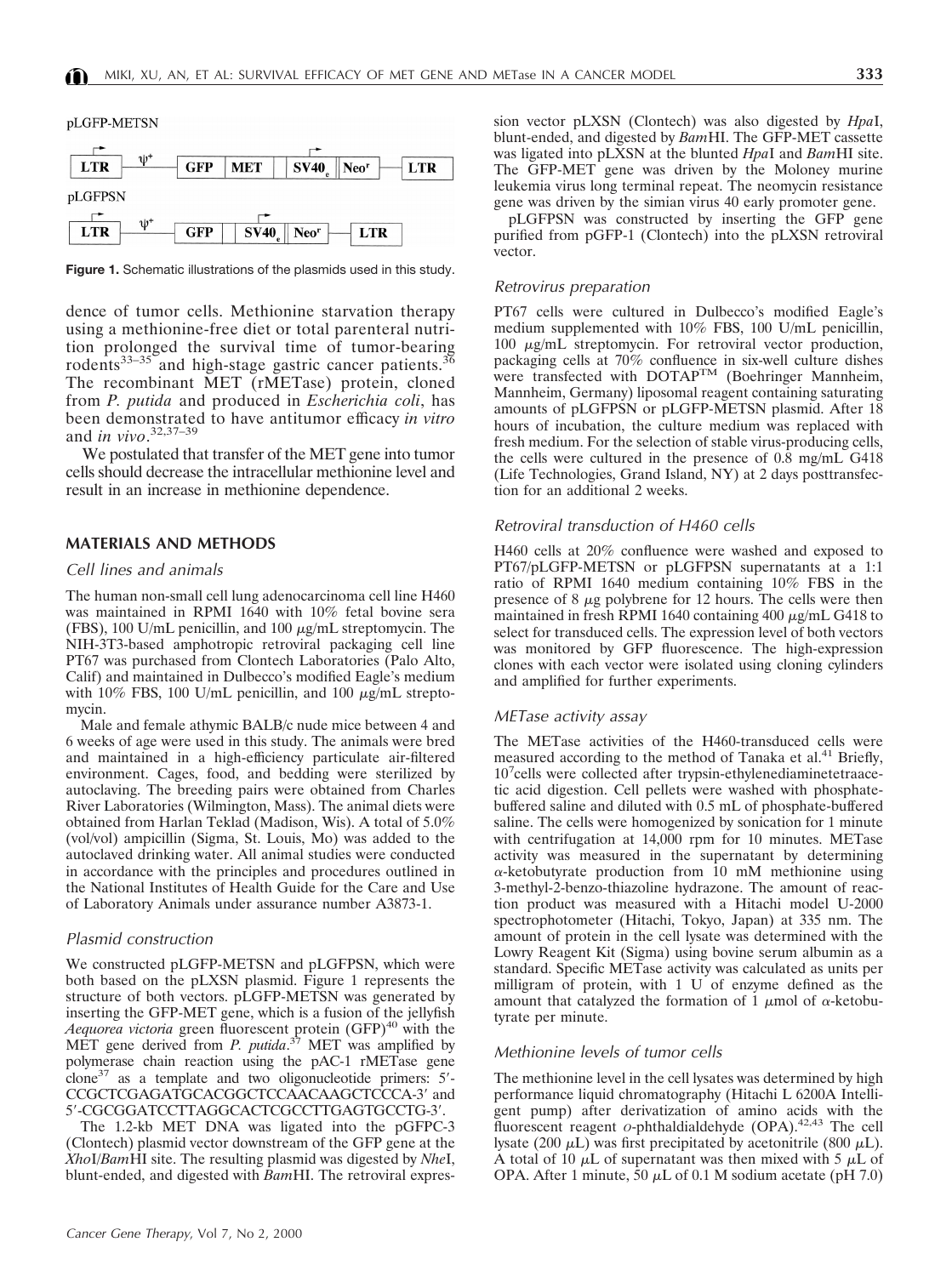was added, and 20  $\mu$ L of sample were loaded on a reversedphase Supercosil LC-18-DB (Supelco, Bellefonte, PA) column at room temperature. The amino acid derivatives were resolved with solution A (tetrahydrofuran/methanol/0.1 M sodium acetate (pH 7.2): 5/95/900) and solution B (methanol). A gradient from 20% to 60% was run at a flow rate of 1.5 mL/minute. The eluate was read with a fluorescence spectrophotometer (Hitachi F1000) at 350–450 nm.

#### In vitro efficacy of rMETase

The 3-(4,5-dimethylthiazol-2-yl)-2,5-dimethyltetrazolium bromide (MTT) assay<sup>44</sup> was used to determine the *in vitro* growth inhibition of tumor cells by rMETase treatment. Cells (2000 cells/well) were plated in 96-well culture plates in 100  $\mu$ L of culture medium. After 24 hours, various concentrations of rMETase (100  $\mu$ L) were added to the wells. After 3 days of incubation with rMETase, cytotoxicity was measured with the MTT assay. MTT was used at a concentration of 0.2  $\mu$ g/ $\mu$ L with incubation for 2 hours. The resulting formazan product was solubilized in dimethylsulfoxide and absorbance was measured at 540 nm in a BioRad Benchmark Microplate Reader (BioRad Laboratories, Hercules, Calif) using 1-cm pathlength plastic spectrophotometer cells. Growth inhibition was expressed as the percentage of absorbance of treated cultures with respect to untreated cells.

#### In vivo evaluation of the efficacy of rMETase

Fragments (1 mm in diameter) derived from H460-GFP or H460-GFP-MET tumors growing subcutaneously in nude mice were implanted by surgical orthotopic implantation (SOI) into the left lungs of nude mice.<sup>45,46</sup>

From days 2–13 postoperation, 100 U of rMETase were administered intraperitoneally twice a day. At day 17 postoperation, four to five mice in each group were chosen randomly and sacrificed. The primary tumor weights were measured and the incidence of metastasis in relevant organs was evaluated under fluorescence microscopy of fresh tissue. Statistical significance for tumor weights was determined with the Student's *t* test. The remaining 10–12 mice in each group were monitored for survival. This experiment was repeated one time. Differences in survival were compared at 30 days. Overall survival was analyzed with the log-rank test.

## **RESULTS AND DISCUSSION**

## Transduction of H460 with GFP-MET or GFP genes

H460 cells transduced with either the GFP-MET or GFP genes were able to grow *in vitro*. High-expression clones containing these vectors were isolated and selected by the extent of their GFP fluorescence. The GFP fluorescence was evenly distributed in cells with the GFP gene. In contrast, in GFP-MET cells, the fluorescence was localized only in the cytoplasm and not in the nuclei. The reason for localization of GFP-MET expression only in the cytoplasm remains unclear. There were no significant differences in the cell growth rates between GFP cells and GFP-MET cells as determined by comparing their doubling time *in vitro* (data not shown).

#### METase activity and methionine levels

The METase activity of GFP-MET cells was 33 mU/mg protein (Table 1). METase activity was not detectable in

**Table 1. MET Activity and Free Methionine Levels of MET-Transduced H460 Lung Tumor Cells** *In Vitro\**

|                 | MET activity       | Free methionine level |
|-----------------|--------------------|-----------------------|
| H460            | 0.75 mU/mg protein | 30.2 nmol/mg protein  |
| <b>H460-GFP</b> | 1.5 mU/mg protein  | 33.0 nmol/mg protein  |
| H460-GFP-MET    | 33 mU/mg protein   | 10.1 nmol/mg protein  |

\*Methioninase activity was measured with 3-methyl-2-benzothiazoline hydrazone. Cellular free methionine levels were measured by OPA-derivitized amino acids separated by high performance liquid chromatography. Please see *Materials and Methods* for a description of procedures.

the H460 parent cells or in H460-GFP cells. Pure rMETase has a specific activity of  $\sim$ 20 U/mg protein, which means that the GFP-MET cells expressed METase at  $\sim 0.17\%$  of their total protein. The free methionine level of H460-GFP-MET was determined to be  $\sim$ 33% of that of H460-GFP cells or H460 parent cells (Table 1).

## In vitro efficacy of rMETase

The efficacy of rMETase *in vitro* was determined with the MTT assay. H460-GFP-MET cells were more sensitive to low concentrations of rMETase compared with H460-GFP cells or H460 cells (Fig 2). In the presence of 0.08 U/mL rMETase, the survival of H460-GFP-MET cells was 10% compared with the untreated cells. In contrast, H460 and H460-GFP cells were only slightly affected by this concentration of rMETase (Fig 2). These results indicated that the MET gene increased the methionine requirement of these tumor cells, making them more sensitive to rMETase.



**Figure 2.** *In vitro* efficacy of rMETase on H460-GFP-MET cells, H460-GFP cells, and H460 parent cells. Cytotoxicity was assayed with the MTT assay. The  $IC_{50}$  was 0.07 U/mL for GFP-MET cells, 0.115 U/mL for H460 cells, and 0.098 U/mL for GFP cells. In the presence of 0.08 U/mL of rMETase, GFP-MET cell survival was only 10% compared with untreated cells. In contrast, the survival of H460 parental cells and H460-GFP cells were only slightly sensitive to this concentration of rMETase.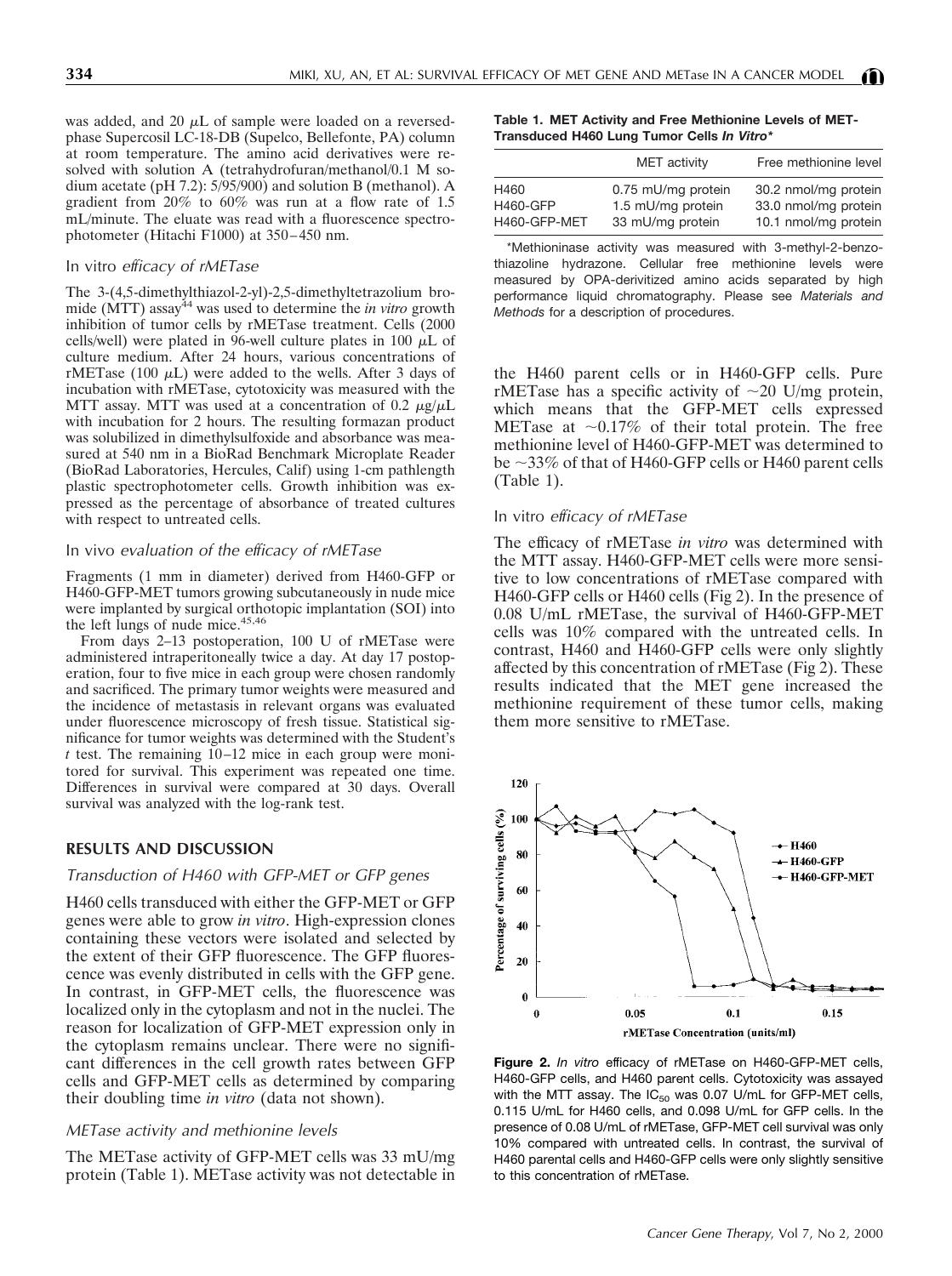| ۰,<br>w<br>۰. | ۰,<br>۰. | ۰,<br>×<br>٠ |
|---------------|----------|--------------|

| Group                                                      | Primary tumor<br>weights (grams)+      | luna       | Contralateral Contralateral pleural<br>dissemination | Mediastinal<br>lymph<br>node | Direct invasion<br>to vertebrae | Number of mice<br>with no<br>metastasis |
|------------------------------------------------------------|----------------------------------------|------------|------------------------------------------------------|------------------------------|---------------------------------|-----------------------------------------|
| GFP tumor, treated                                         | $0.927 \pm 0.135$                      | 4/4        | 2/4                                                  | 4/4                          | 3/4                             | 0/4                                     |
| GFP tumor, rMETase-treated                                 | $0.509 \pm 0.260$                      | 4/4        | 0/4                                                  | 4/4                          | 2/4                             | 0/4                                     |
| GFP-MET tumor, untreated<br>GFP-MET tumor, rMETase-treated | $0.692 \pm 0.307$<br>$0.411 \pm 0.169$ | 4/5<br>3/5 | 3/5<br>2/5                                           | 4/5<br>3/5                   | 3/5<br>2/5                      | 1/5<br>2/5                              |

**Table 2.** *In Vivo* **Efficacy of the MET Gene and rMETase Protein on Primary Tumor Weights and Metastatic Potential of H460 Lung Tumors\***

\*Fragments (1 mm in diameter) derived from H460-GFP or H460-GFP-MET tumors growing subcutaneously in nude mice were implanted by SOI into the left lung of nude mice.45,46 From day 2 to day 13 postoperation, 100 U of rMETase were administered intraperitoneally twice a day. At day 17 postoperation, four to five mice in each group were chosen randomly and sacrificed. The primary tumor weights were measured and the incidence of metastasis in relevant organs was evaluated by fluorescence microscopy of fresh tissue. Statistical significance was determined with the Student's *t* test.

 $\dagger$ Significant difference between untreated GFP tumors and rMETase-treated GFP tumors ( $P < .05$ ) and between untreated GFP tumors and rMETase-treated GFP-MET tumors  $(P < .005)$ .

## In vivo efficacy of rMETase

We used the SOI model to test the efficacy of rMETase *in vivo*, because the SOI model allows extensive metastasis and a resulting short survival time.<sup>45,46</sup> The primary lung tumor weights were measured at 17 days after SOI. The mean  $\pm$  SD of tumor weights was 0.927  $\pm$  0.135 g for untreated GFP tumors,  $0.509 \pm 0.260$  g for rMETase-treated GFP tumors,  $0.692 \pm 0.307$  g for untreated GFP-MET tumors, and  $0.411 \pm 0.169$  g for rMETase-treated GFP-MET tumors (Table 2). There were significant differences in weight between the untreated GFP tumors and rMETase-treated GFP tumors  $(P = .05)$ . rMETase-treated GFP-MET tumors were the smallest, but the difference from untreated GFP-MET tumors was not significant  $(P = .11)$ . The MET gene alone in the H460-GFP-MET tumors may itself have partially showed tumor growth.

We examined the metastatic potential of both tumors under fluorescence microscopy. Metastases to mediastinal lymph nodes (Fig 3, A and B) and contralateral lungs (Fig 3C) were observed. The frequencies of these metastases were somewhat decreased in the rMETasetreated GFP-MET group, which was the only group that had two animals with no metastasis. The tumor growth and metastasis results are summarized in Table 2.

Animals with GFP-MET tumors treated with rMETase had the longest median survival time among the four groups in two repeat experiments. Untreated animals with an H460-GFP tumor had a median survival of 23 and 25 days, respectively. rMETase-treated animals with an H460-GFP tumor had a median survival of 22 and 24 days, respectively. Untreated animals with an H460-GFP-METase tumor had a median survival of 27 and 32 days, respectively. rMETase-treated animals with an H460-GFP-MET tumor had a median survival of 33 and 36 days, respectively. Both experiments demonstrated a 50% increase in the survival of the rMETasetreated animals with H460-GFP-MET tumors over rMETase-treated animals with H460-GFP tumors. The overall survival of rMETase-treated animals with H460- GFP-MET tumors was significantly longer than either

rMETase-treated or -untreated animals with H460-GFP tumors ( $P < .05$  in log-rank test) (Fig 4).

In two repeat experiments, rMETase-treated animals with H460-GFP-MET tumors had a 30-day survival of 80% and 83%, respectively. Untreated animals with H460-GFP-MET tumors had a 30-day survival of 40% and 58%, respectively. rMETase-treated animals with H460-GFP tumors had a 30-day survival of 0% and 33%, respectively. Untreated animals with H460-GFP tumors had a 30-day survival of 0% and 33%, respectively. The difference in 30-day survival between the rMETasetreated GFP and rMETase-treated GFP-MET groups had  $P$  values of  $\leq$ .005 in both experiments. The difference in 30-day survival between the rMETase-treated GFP-MET group and the untreated GFP-MET group had a *P* value of  $\leq .05$  in experiment 1 and a *P* value of  $< 0.08$  in experiment 2 (Table 3). The data demonstrate that the addition of rMETase increased the survival of the GFP-MET group. This finding is consistent with the increased sensitivity of the H460-GFP-MET cells to rMETase compared with controls without the MET gene (Fig 2).

The GFP-MET fusion gene has the following advantages: (a) The expression levels of MET can be monitored by fluorescence in living cells and tissues and (b) the transduced tumor cell behavior *in vivo* can be easily visualized by GFP fluorescence such as metastasis formation (Fig  $3)$ .<sup>47-49</sup>

A retroviral vector has also been constructed by Aran et  $a150$  with GFP and with the multidrug resistance gene that has been used *in vitro* as a fluorescent vector and is proposed for future *in vivo* studies.

MET gene transfer in combination with rMETase prolonged the survival time of tumor-bearing mice. Because we selected surviving cells after transduction of the GFP-MET gene, the extent of the MET expression in these cells may be limited. Thus the efficacy of the MET gene was enhanced by exogenous rMETase.

In this study, a single selected cell line, H460, was characterized both *in vitro* and *in vivo*. However, a series of seven H460-GFP-MET clones had significantly lower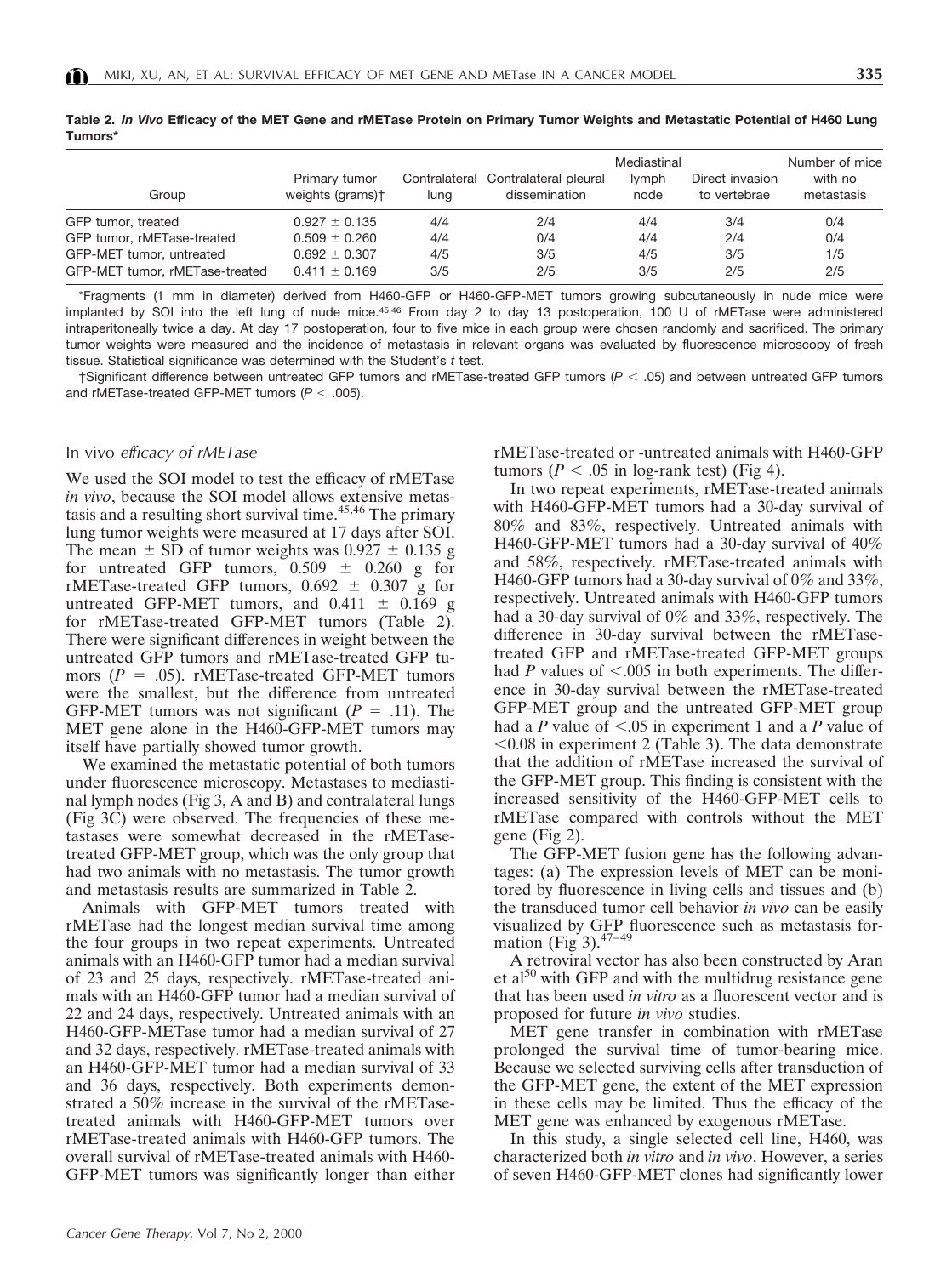

**Figure 3.** Orthotopic growth and metastases as visualized by GFP: Lymph node metastases of the left lung hilus of an H460-GFP-MET tumor. **A:** Bright field microscopy. Arrows indicate lymph node metastases. **B:** Same field viewed under fluorescence with GFP cube. Primary tumor and lymph nodes are brightly visualized. Arrows indicate lymph node metastases. **C:** Early stage contralateral lung metastasis of an H460-GFP tumor. Tumor embolus in a small vessel (small arrow) and a small tumor colony (large arrow) are visualized under fluorescence with GFP cube.

rMETase 50% inhibitory concentrations (IC<sub>50</sub>s) than a series of four H460-GFP clones ( $P < .005$ ) (data not shown). Whether the strategy of combination therapy with the MET gene and rMETase protein would work with other tumor cell lines is open to question at this time. The toxicity of the MET gene in normal cells has not yet been demonstrated. However, we have described



**Figure 4.** Survival curves of four groups of mice orthotopically implanted with H460. Untreated animals with an H460-GFP tumor had a median survival of 23 days. rMETase-treated animals with an H460-GFP tumor had a median survival of 22 days. Untreated animals with an H460-GFP-MET tumor had a median survival of 27 days. rMETase-treated animals with an H460-GFP-MET tumor had a median survival of 33 days, a 50% increase over rMETase-treated animals with H-460-GFP tumors. Overall survival of rMETasetreated animals with H460-GFP-MET tumors was significantly longer than either rMETase-treated or -untreated animals with H460-GFP tumors ( $P < .05$  in log-rank test).

the efficacy and toxicity of rMETase in a series of human tumor cell lines and normal cell strains.<sup>32</sup> This study included seven different tumor types for a total of  $>20$ tumor cell lines. The tumor selectivity of rMETase was shown to be very large in this study, with the  $IC_{50}$ s of the tumor cells lower than that of the normal cells by as much as one order of magnitude. It is thus surmised that the MET gene could have a similar broad range of tumor efficacy and degree of tumor selectivity. This remains to be tested definitively in future experiments *in vivo*.

We have thus demonstrated a new strategy of combination tumor therapy with the MET gene and its gene product. Future experiments will involve direct *in vivo* administration of the MET gene both with and without rMETase to tumor-bearing animals.

**Table 3.** *In Vivo* **Efficacy of the MET Gene and rMETase Protein on the 30-Day Survival Rate of Mice Implanted with H460 Lung Tumors**

|                                | Percentage of surviving<br>animals |                           |  |
|--------------------------------|------------------------------------|---------------------------|--|
| Animal group                   |                                    | Experiment 1 Experiment 2 |  |
| GFP tumor, untreated           | 0%                                 | 33.33%                    |  |
| GFP tumor, rMETase-treated     | $0\%**$                            | 33.33%**                  |  |
| GFP-MET tumor, untreated       | 40%*                               | 58.33%+                   |  |
| GFP-MET tumor, rMETase-treated | 80%*                               | 83.33%+                   |  |

100 U of rMETase were administered intraperitoneally twice a day as described for Table 2. A total of 10–12 mice in each group were monitored for survival. Differences in survival at 30 days were analyzed with the  $\chi^2$  test.

\*,  $P < .05$ ; \*\*,  $P < .005$ ;  $\dagger$ ,  $P = .08$ ; all compared with GFP-MET tumor, rMETase-treated.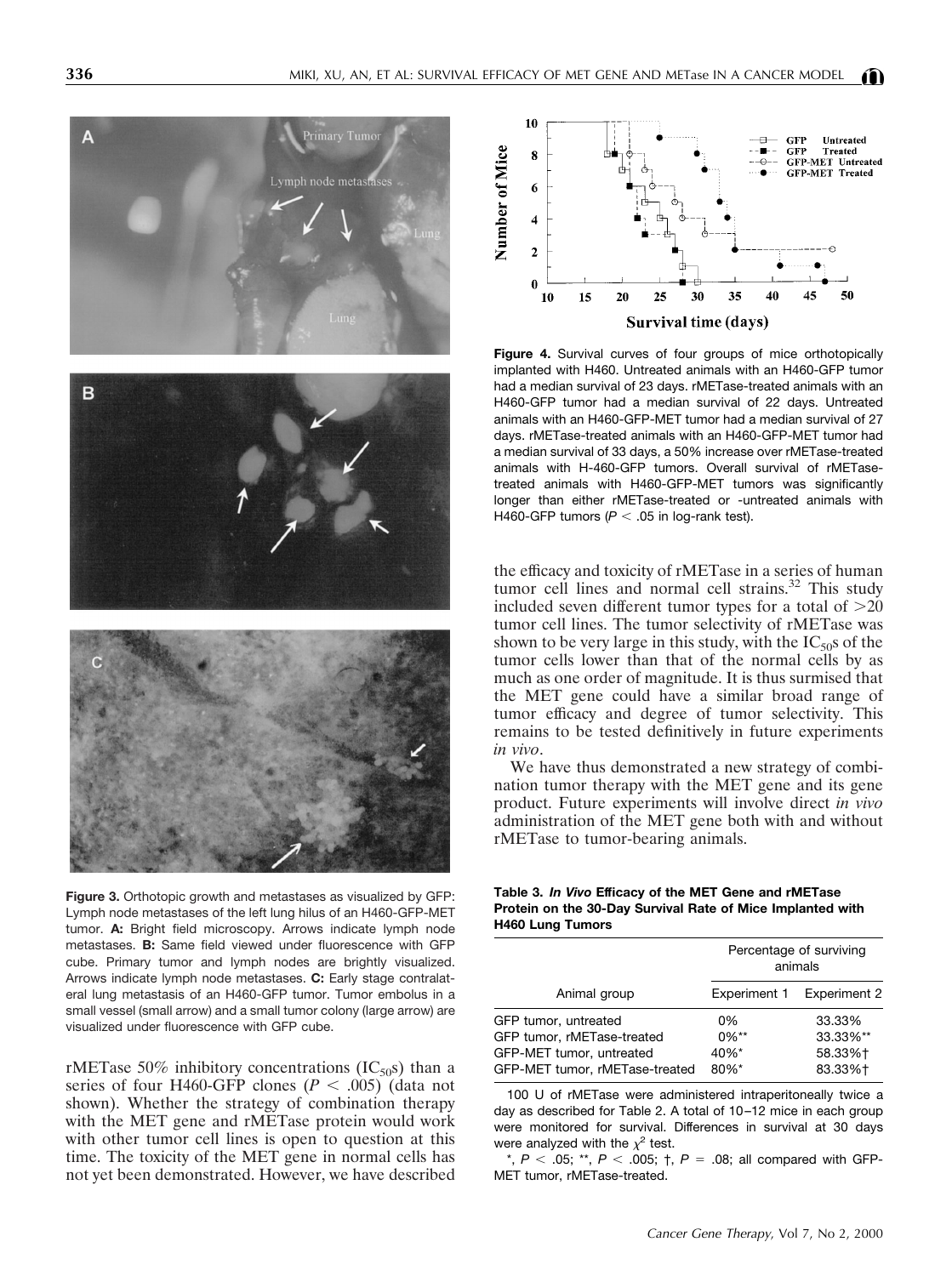## **REFERENCES**

- 1. Harris CC. Structure and function of the p53 tumor suppressor gene: clues for rational cancer therapeutic strategies. *J Natl Cancer Inst.* 1996;88:1442–1445.
- 2. Roth JA, Nguyen D, Lawrence DD, et al. Retrovirusmediated wild-type p53 gene transfer to tumors of patients with lung cancer. *Nat Med.* 1996;2:985–991.
- 3. Wills KN, Maneval DC, Menzel P, et al. Development and characterization of recombinant adenoviruses encoding p53 for gene therapy of cancer. *Hum Gene Ther.* 1994;5: 1079–1088.
- 4. Lesoon-Wood LA, Kim WH, Kleinman HK, Weintraub BD, Mixon AJ. Systemic gene therapy with p53 reduces growth and metastases of a malignant human breast cancer in nude mice. *Hum Gene Ther.* 1995;6:395–405.
- 5. Vile RG, Nelson JA, Castleden S, Chong H, Hart IR. Systemic gene therapy of murine melanoma using tissuespecific expression of the HSVtk gene involves an immune component. *Cancer Res.* 1994;54:6228–6234.
- 6. Roth JA, Cristiano RJ. Gene therapy for cancer: what have we done and where are we going? *J Natl Cancer Inst.* 1997;89:21–39.
- 7. Freeman SM, Abboud CN, Whartenby KA, et al. The "bystander effect": tumor regression when a fraction of the tumor mass is genetically modified. *Cancer Res.* 1993;53: 5274–5283.
- 8. Bi WL, Parysek LM, Warnik R, Stambrook PJ. In vitro evidence that metabolic cooperation is responsible for the bystander effect observed with HSV tk retroviral gene therapy. *Hum Gene Ther.* 1993;4:725–731.
- 9. Pope IM, Posten GJ, Kinsella AR. The role of the bystander effect in suicide gene therapy. *Eur J Cancer*. 1997;18:387–393.
- 10. Hirschowitz EA, Ohwada A, Pascal WR, Russi TJ, Crystal RG. In vivo adenovirus-mediated gene transfer of the *Escherichia coli* cytosine deaminase gene to human colon carcinoma-derived tumors induces chemosensitivity to 5-fluorocytosine. *Hum Gene Ther.* 1995;6:1055–1063.
- 11. Khil MS, Kim JH, Mullen CA, Kim SH, Freytag SO. Radiosensitization by 5-fluorocytosine of human colorectal carcinoma cells in culture transduced with cytosine-deaminase gene. *Clin Cancer Res.* 1996;2:53–57.
- 12. Demers GW, Harris MP, Wen S-F, Engler H, Nielsen LL, Maneval DC. A recombinant adenoviral vector expressing full-length human retinoblastoma susceptibility gene inhibits human tumor cell growth. *Cancer Gene Ther.* 1998; 5:207–214.
- 13. Sanchez-Prieto R, Quintanilla M, Martin P, et al. *In vivo* antitumor effect of retrovirus-mediated gene transfer of the adenovirus E1a gene. *Cancer Gene Ther.* 1998;5:215–224.
- 14. Georges RN, Mukhopadhyay T, Zhang Y, Yen N, and Roth JA. Prevention of orthotopic human lung cancer growth by intratracheal instillation of a retroviral antisense K-*ras* construct. *Cancer Res.* 1993;53:1743–1746.
- 15. Kanai F, Shiratori Y, Yoshida Y, et al. Gene therapy for  $\alpha$ -fetoprotein-producing human hepatoma cells by adenovirus-mediated transfer of the herpes simplex virus thymidine kinase gene. *Hepatology.* 1996;23:1359–1368.
- 16. Tanaka T, Kanai F, Okabe S, et al. Adenovirus-mediated prodrug gene therapy for carcinoembryonic antigen-producing human gastric carcinoma cells in vitro. *Cancer Res.* 1996;56:1341–1345.
- 17. Mawatari F, Tsuruta S, Ido A, et al. Retrovirus-mediated gene therapy for hepatocellular carcinoma: selective and

enhanced suicide gene expression regulated by human  $\alpha$ -fetoprotein enhancer directly linked to its promoter. *Cancer Gene Ther.* 1998;5:301–306.

- 18. Fearon ER, Pardoll DM, Itaya T, et al. Interleukin-2 production by tumor cells bypasses T helper function in the generation of an antitumor response. *Cell.* 1990;60: 397–403.
- 19. Golumbek PT, Lazenby AJ, Levitsky HI, et al. Treatment of established renal cancer by tumor cells engineered to secrete interleukin-4. *Science.* 1991;254:713–716.
- 20. Gansbacher B, Bannerji R, Daniels B, Zier K, Cronin K, Gilboa E. Retroviral vector-mediated  $\gamma$ -interferon gene transfer into tumor cells generates potent and long-lasting antitumor immunity. *Cancer Res.* 1990;50:7820–7825.
- 21. Gansbacher B, Zier K, Daniels B, Cronin K, Bannerji R, Gilboa E. Interleukin 2 gene transfer abrogates tumorigenicity and induces protective immunity. *J Exp Med.* 1990; 172:1217–1224.
- 22. Porgador A, Gansbacher B, Bennerji R, et al. Antimetastatic vaccination of tumor-bearing mice with IL-2 gene-inserted tumor cells. *Int J Cancer.* 1993;53:471–477.
- 23. Hoffman RM, Erbe RW. High in vivo rate of methionine biosynthesis in transformed human and malignant rat cells auxotropic for methionine. *Proc Natl Acad Sci USA.* 1976; 73:1523–1527.
- 24. Hoffman RM, Jacobsen SJ, Erbe RW. Reversion to methionine independence in SV40-transformed human and malignant rat fibroblasts is associated with altered ploidy and altered properties of transformation. *Proc Natl Acad Sci USA.* 1979;76:1313–1317.
- 25. Mecham JO, Rowitch D, Wallace CD, Stern PH, Hoffman RM. The metabolic defect of methionine dependence occurs frequently in human tumor cell lines. *Biochem Biophys Res Commun.* 1983;117:429–434.
- 26. Hoffman RM. Altered methionine metabolism, DNA methylation, and oncogene expression in carcinogenesis: a review and synthesis. *Biochim Biophys Acta.* 1984;738:49– 87.
- 27. Stern PH, Wallace CD, Hoffman RM. Altered methionine metabolism occurs in all members of a set of diverse human tumor cells. *J Cell Physiol.* 1984;119:29–34.
- 28. Stern PH, Hoffman RM. Elevated overall rates of transmethylation in cell lines from diverse human tumors. *In Vitro.* 1984;20:663–670.
- 29. Stern PH, Mecham JO, Wallace CD, Hoffman RM. Reduced free methionine-dependent SV40 transformed human fibroblasts synthesizing apparently normal amounts of methionine. *J Cell Physiol.* 1983;117:9–14.
- 30. Hoffman RM, Jacobsen SJ. Reversible growth arrest in SV40-transformed human fibroblasts. *Proc Natl Acad Sci USA.* 1980;77:7306–7310.
- 31. Breillout F, Antoine E, Poupon MF. Methionine dependency of malignant tumors: a possible approach for therapy. *J Natl Cancer Inst.* 1990;82:1628–1632.
- 32. Xu M, Tan Y, Sun X, et al. Altered methionine metabolism: a tumor-selective therapeutic approach to cancers of many types and genotypes in the NCI screen. *Proc Am Assoc Cancer Res.* 1998;39:426.
- 33. Goseki N, Yamazaki S, Endo M, et al. Antitumor effect of methionine-depleting total parenteral nutrition with doxorubicin administration on Yoshida sarcoma-bearing rats. *Cancer.* 1992;69:1865–1872.
- 34. Hoshiya Y, Guo H, Kubota T, et al. Human tumors are methionine dependent in vivo. *Anticancer Res.* 1995;15: 717–718.
- 35. Guo H, Tan Y, Kubota T, Moossa AR, Hoffman RM.